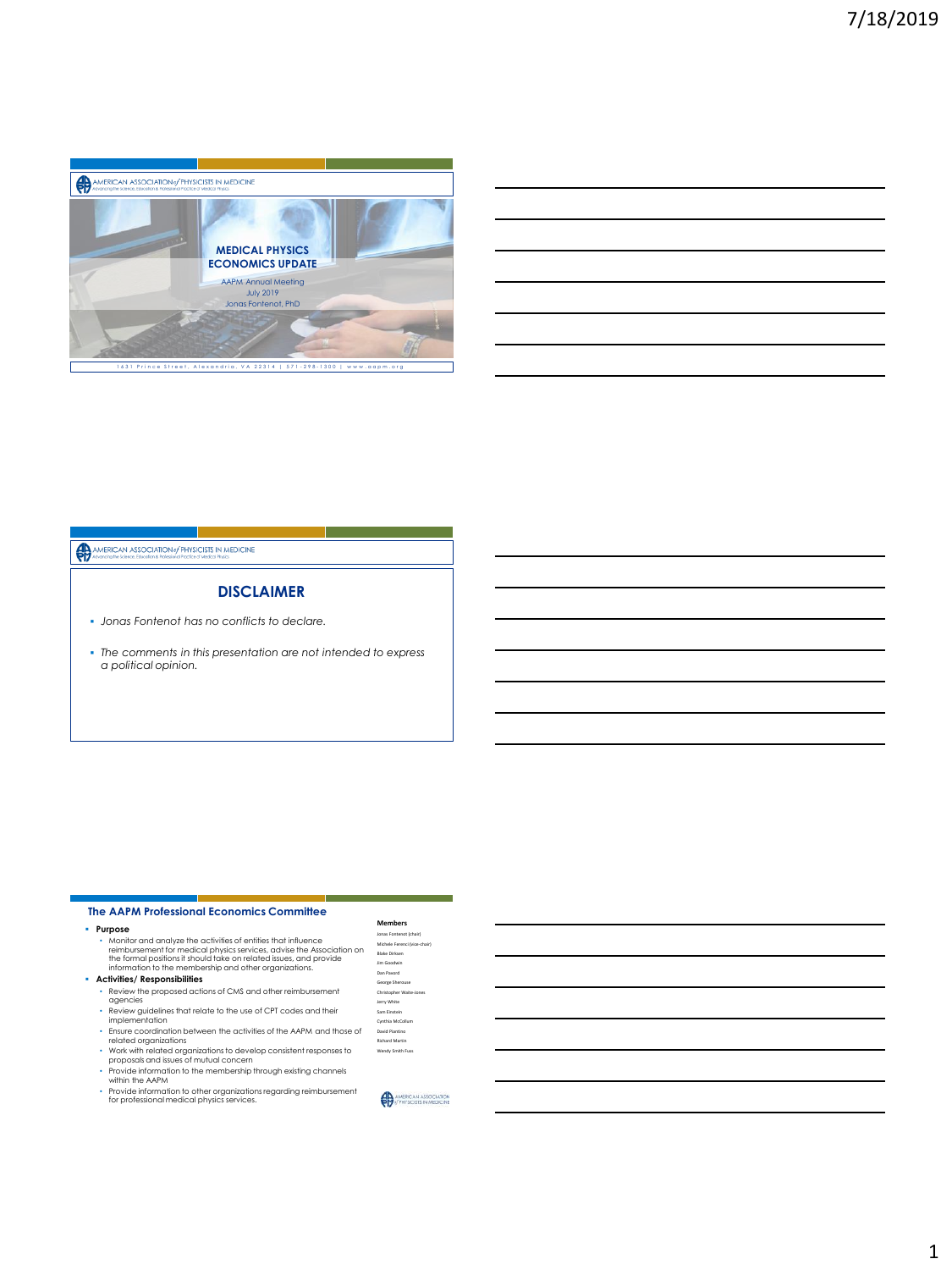# **Radiation Oncology Model**

- **Proposed Rule Published July 10th**
	- Information is hot off the press! • We don't have all of the answers and are considering the impact to radiation oncology, which will require extensive external economic analysis
- **AAPM Will Submit Comments by September 16th deadline**
- **Final Rule on or after November 1, 2019**
- **Proposed Implementation Date is January 1, 2020** • CMS proposed a potential delayed start of April 1, 2020

AMERICAN ASSOCIATION

**AMERICAN ASSOCIATION** 

### **Radiation Oncology Model**



- **Overview**
- CMS proposes creation and testing of a new payment model for radiation oncology services to promote quality and financial accountability for an episode of care
- Test whether prospective episode-based payments to<br>physician group practices (PGPs), hospital outpatient<br>departments (HOPDs) and freestanding radiation therapy<br>centers would reduce Medicare expenditures while<br>preserving
- CMS anticipates that RO Model would benefit Medicare beneficiaries by encouraging more efficient care delivery and incentivizing higher value care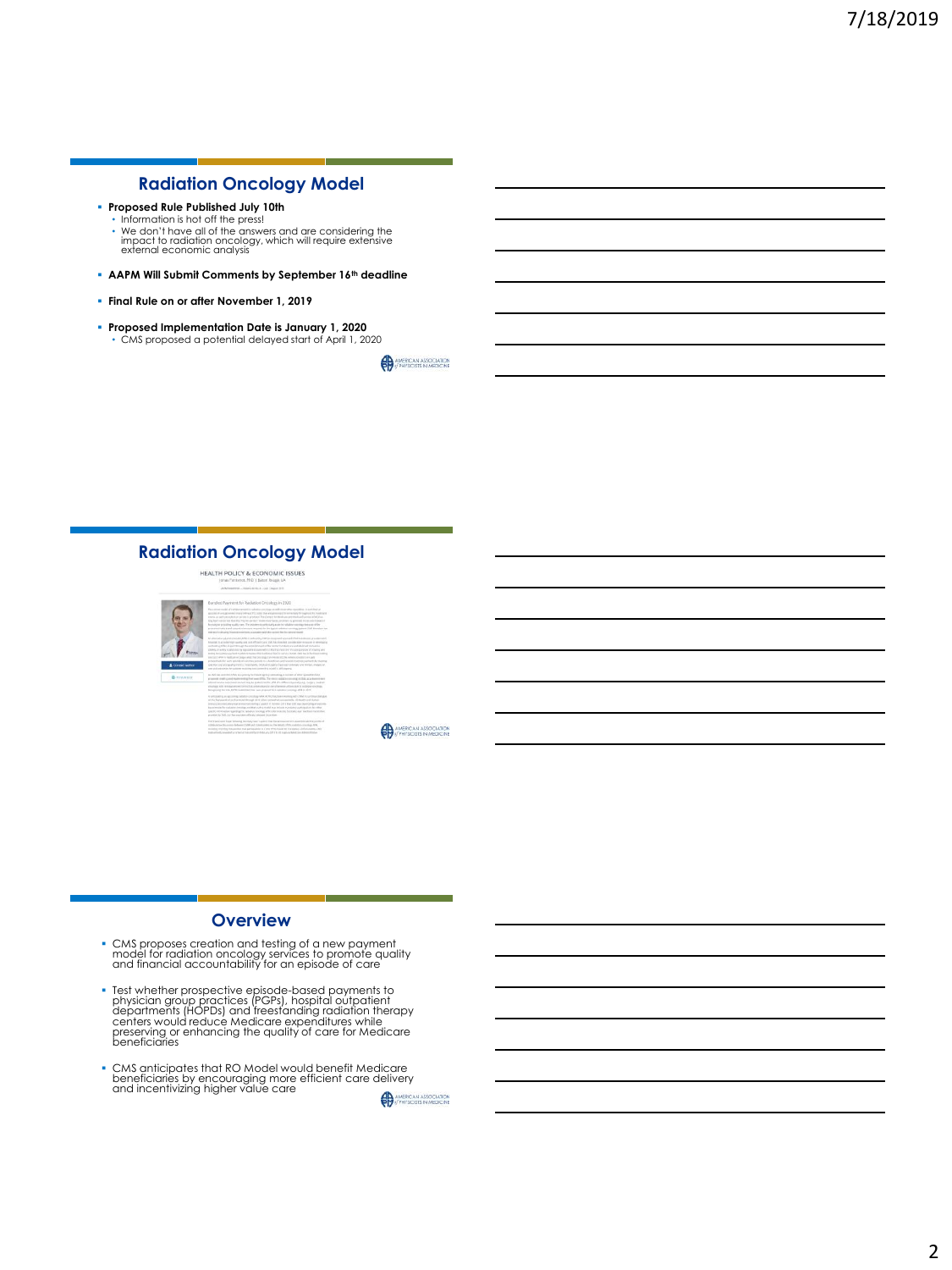

## **CMS Data Analysis**

- **Fee-For-Service Claims Analysis January 1, 2015-December 31, 2017**
	- HOPDs 64% of episodes
	- Freestanding Centers 36% of episodes
- **Freestanding Center Episodes Paid ~\$1,800 (11%) More than HOPDs**
- **Freestanding Centers Use More IMRT and Perform More Fractions than HOPDs**

AMERICAN ASSOCIATION

## **CMS Data Analysis**

- **Medicare Payment for RT Increased Substantially from 2000-2010**
	- Physician Billing increased 8.2%
	- Medicare Part B Billing increased 216%
	- Most of the increase attributed to IMRT
- **From 2010-2016 Spending and Volume for Proton Beam Therapy (PBT) Grew Rapidly**
	- Increased number of proton beam centers
	- Medicare's broad coverage of PBT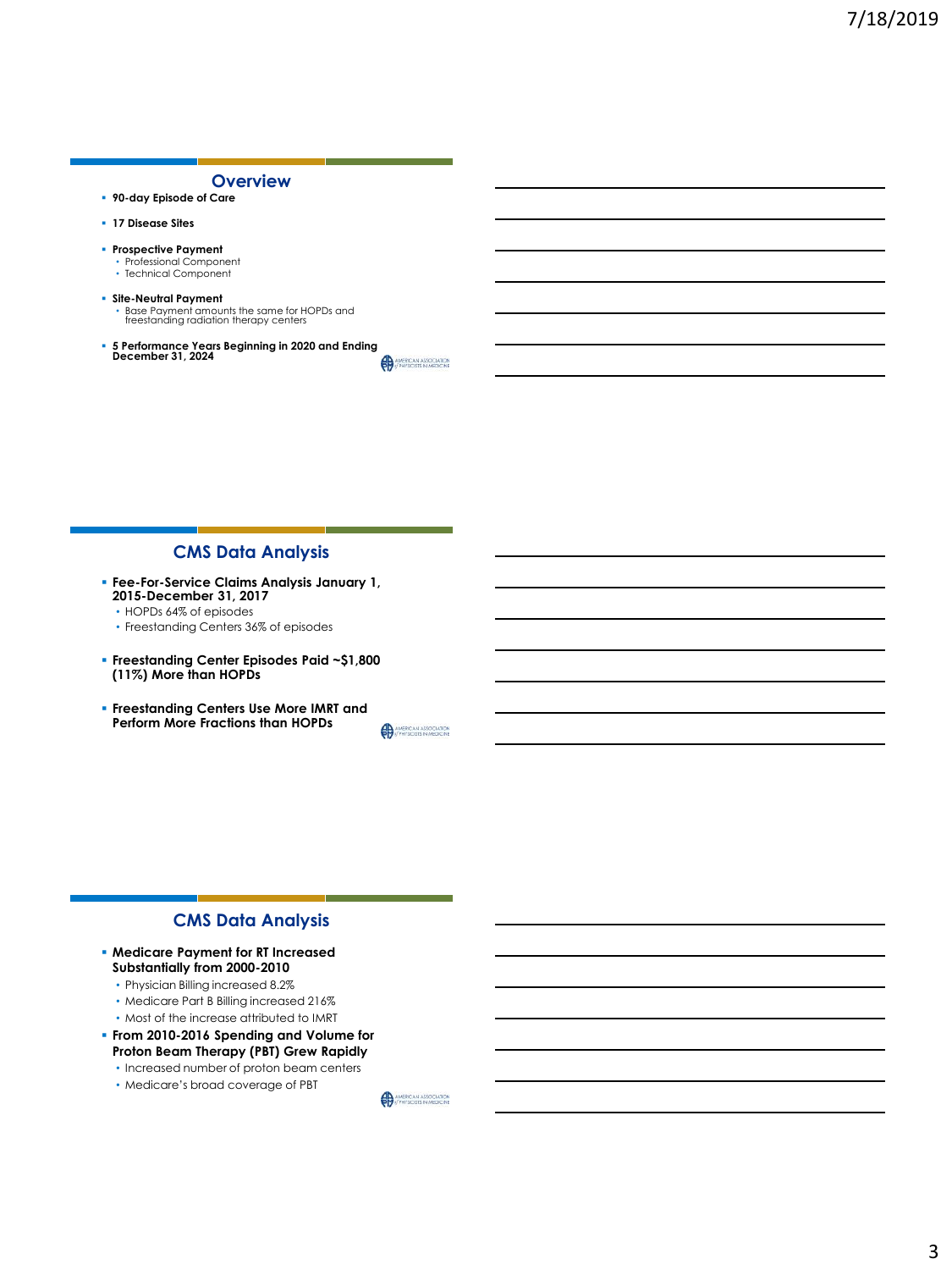# **Beneficiary Population**

#### ▪ **Medicare Beneficiaries Include:**

• Eligible for Medicare Part A and Enrolled in Part B; and • "Traditional" Medicare as Primary Payer

▪ **Medicare Beneficiaries Enrolled in Any Managed Care Organization Excluded:**

• All Medicare Advantage Plans (Medicare Part C)

▪ **Medicare Beneficiaries Cannot "Opt Out" of RO Model but Can Refuse to Share Data with CMS**  • Beneficiary may seek care in a different geographic

location AMERICAN ASSOCIATION

### **RO Model Participants**

- **Physician Group Practices, Hospital Outpatient Departments & Freestanding Radiation Therapy Centers** Professional participants
	-
	-
	- Technical participants Dual participants

# ▪ **Mandatory for Random Selection of Core-Based Statistical Areas (CBSAs)**

- Required participation by ~40% of all radiation practices
	-
	- 616 PGPs (325 freestanding centers) 173 practice in both freestanding & HOPDs 285 HOPDs only
	-
	- 158 freestanding only 541 HOPDs
- Participants not identified until after Final Rule publication<br>
A A MERCAN ANDERSE IN MERCAN ANDERSE IN MERCAN

#### **Excluded RO Participants**

- **11-Designated PPS-Exempt Cancer Centers**
- **City of Hope Medical Center University of Southern California**
	- **Roswell Park Ohio State University James Cancer Hospital**
- **University of Miami H. Lee Moffitt Cancer and Research Hospital Dana-Farber Cancer Institute Memorial Sloan Kettering**
- **Fox Chase Hospital M.D. Anderson Cancer Center Fred Hutchinson/Seattle Cancer Center Alliance**
- **Ambulatory Surgical Centers**
- **Critical Access Hospitals**
- **RT Services Furnished in Maryland, Vermont, US Territories & Pennsylvania Rural Health Model**
- **No Hardship Exemptions**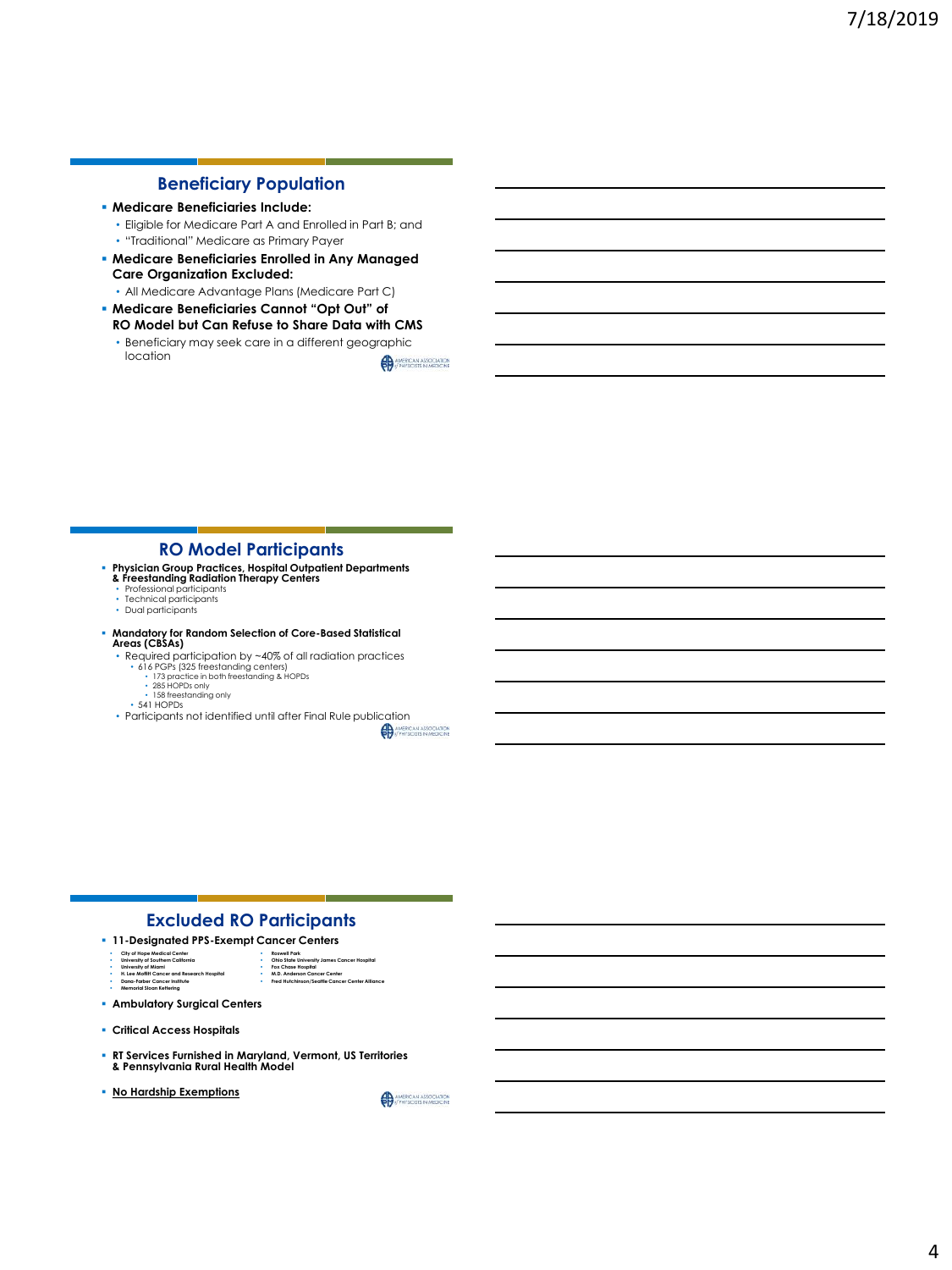| <b>17 Cancer Types</b>              |                      |  |
|-------------------------------------|----------------------|--|
| <b>Anal Cancer</b><br>$\bullet$     | <b>Kidney Cancer</b> |  |
| • Bladder Cancer                    | • Liver Cancer       |  |
| <b>Bone Metastases</b><br>$\bullet$ | • Lung Cancer        |  |
| • Brain Metastases                  | • Lymphoma           |  |
| • Breast Cancer                     | • Pancreatic Cancer  |  |
| • Cervical Cancer                   | • Prostate Cancer    |  |
| • CNS Tumors                        | • Upper GI Cancer    |  |
| • Colorectal Cancer                 | • Uterine Cancer     |  |
| • Head & Neck Cancer                |                      |  |
|                                     |                      |  |

No Skin Cancer or Benign Neoplasms

AMERICAN ASSOCIATION

## **Included RT Services**

- **Consultation**
- **Treatment Planning**
- **Dose Planning**
- **Medical Physics & Dosimetry**
- **Treatment Devices**
- **Special Services**
- **Treatment Delivery**
- **Treatment Management**
- **4 Brachytherapy Surgical Procedures**  CPT 55920, 57155, 57156, 58346
- **Brachytherapy Sources**

AMERICAN ASSOCIATION

### **Excluded Services**

- **Evaluation & Management Services**
- **Low Volume RT Services**
- **Certain Brachytherapy Surgical Procedures**
- **Neutron Beam Therapy**
- **Hyperthermia Treatment**
- **Radiopharmaceuticals**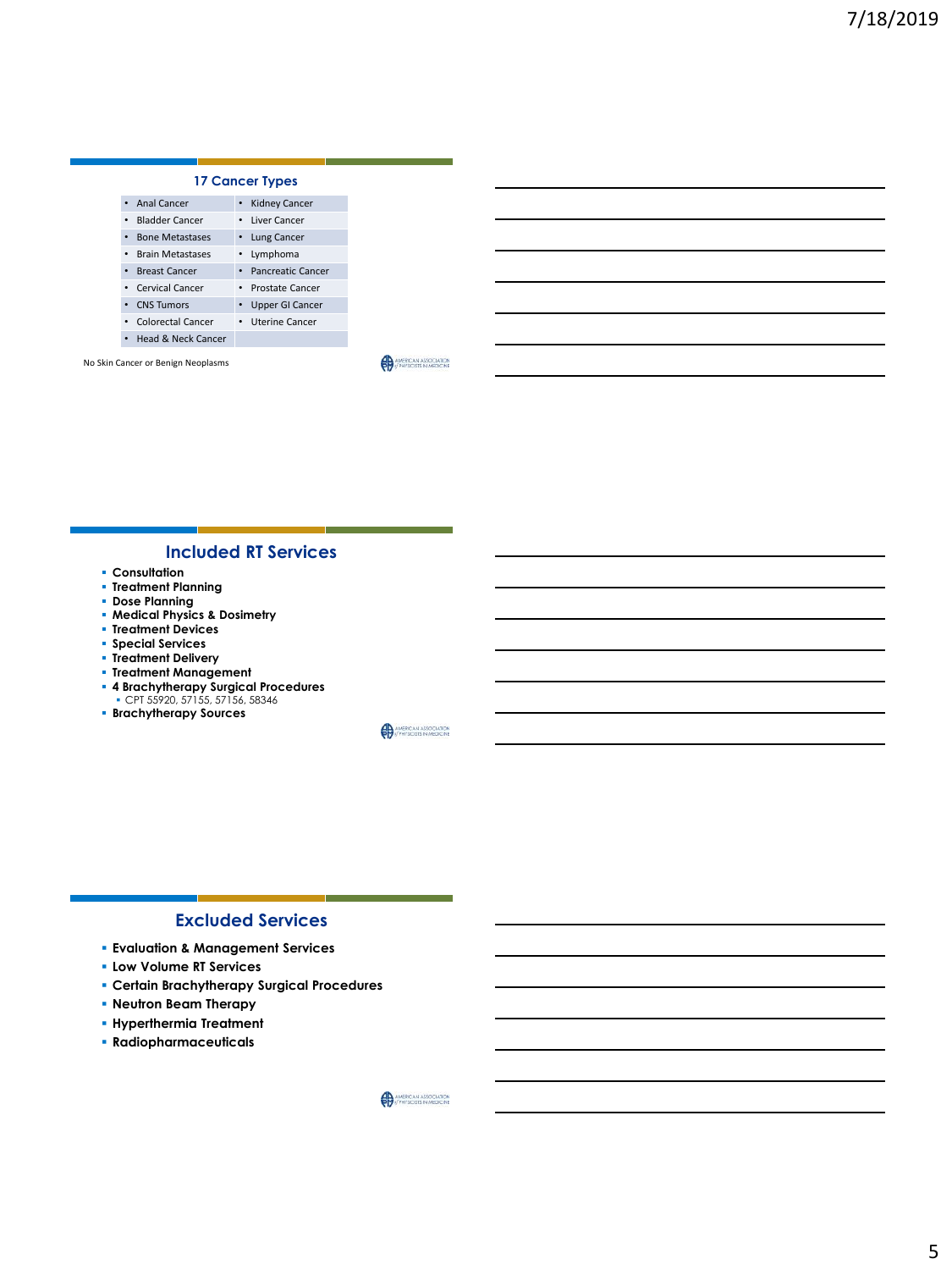# **Included RT Modalities**

- **External Beam Radiation Therapy**
- **3-D Conformal Radiotherapy (3DCRT)**
- **Intensity Modulated Radiation Therapy (IMRT)**
- **Stereotactic Radiosurgery (SRS)**
- **Stereotactic Body Radiotherapy (SBRT)**
- **Intraoperative Radiotherapy (IORT)**
- **Image-Guided Radiation Therapy (IGRT)**
- **Brachytherapy**
- **Proton Beam Therapy (PBT)** • CMS may exclude PBT clinical trials

**Episode Length & Trigger**

#### ▪ **90-day Episode of Care**

• CMS reports that 99% of beneficiaries complete course of radiation within 90 days of initial treatment planning service

- **Day 1 is Triggered by Initial Treatment Planning Date of Service as Reported by the Professional or Dual Participant**
	- CPT 77261, 77262, 77263

**AMERICAN ASSOCIATION** 

AMERICAN ASSOCIATION

## **Episode Length & Trigger**

- **At Least 1 RT Delivery Service Must Be Provided Within 28 days of the Initial Treatment Planning Service as Reported by the Technical or Dual Participant**
	- Incomplete Episode if RT delivery is not provided within 28 days of treatment planning
- **CMS Establishes a "Clean Period" for 28 Days After the End of the Previous Episode**
	- Medically necessary RT services would be separately billed and paid during the "clean period**"**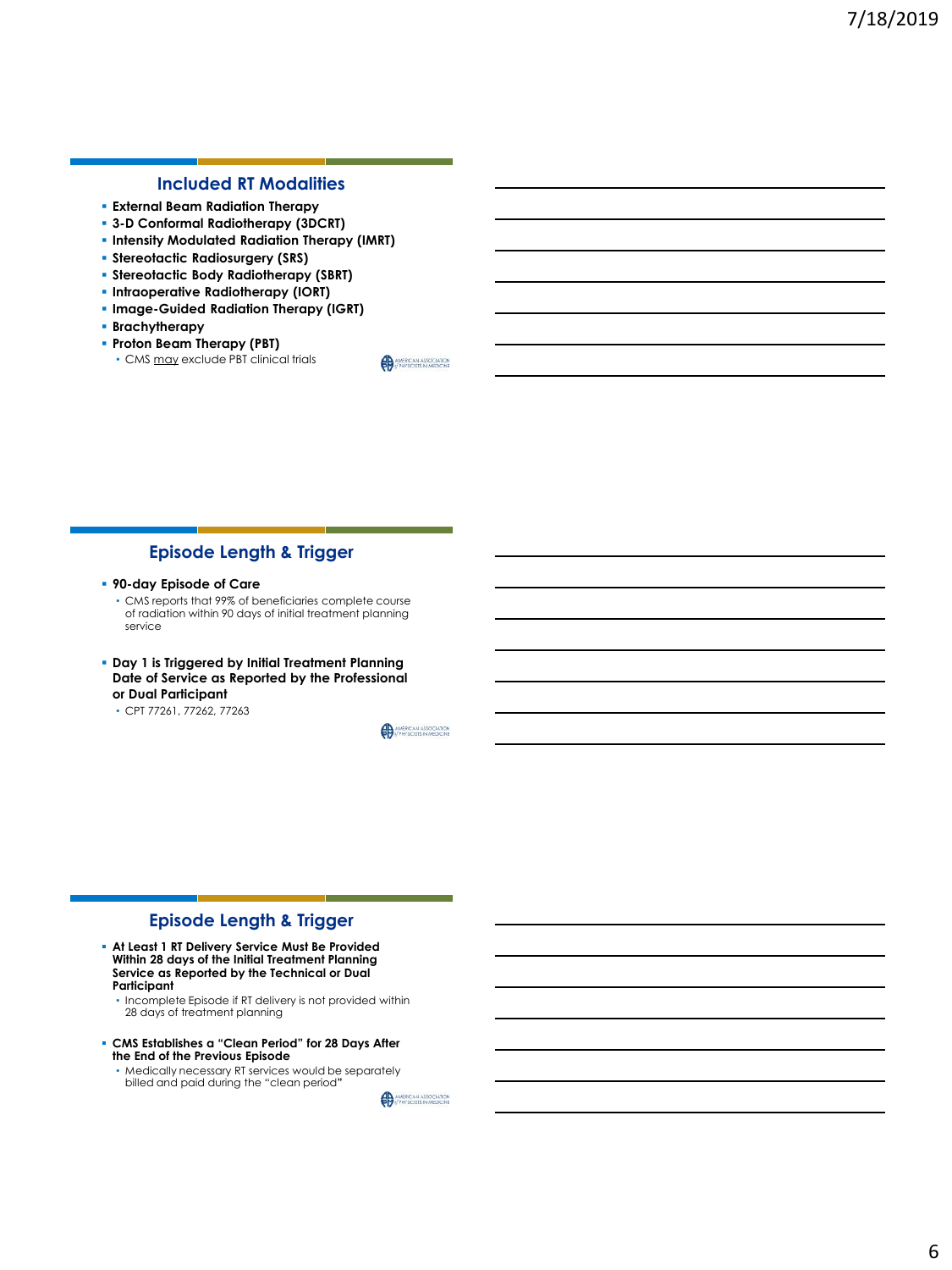# **Payment Methodology**

## ▪ **Prospective Payment**

- 1st payment (50%) when Episode is triggered
- 2<sup>nd</sup> payment (50%)after Episode has ended
- New RO model-specific HCPCS codes and modifiers will denote beginning and end of episode of care
- **Separate Payment for PC and TC for Each of the 17 Cancer Types** AMERICAN ASSOCIATION

**Pricing Methodology**

- **Payment Amount Determined By:**
	- National Base Rates
		- Based on Hospital Outpatient rates
		- No Physician Fee Schedule rates utilized
	- Trend Factors
	- Adjustment for Case-Mix, Historical Experience and Geographic Location
	- Payments Adjusted for Withholds for Incomplete Episodes, Quality, and Starting in Year 3 Beneficiary Experience

**AMERICAN ASSOCIATION** 

## **Pricing Methodology**

- **RO Participants Have the Ability to Earn Back a Portion of the Quality and Patient Experience Withholds Based On:**
	- Reporting of clinical data
	- Reporting and performance on quality measures
	- Performance on Beneficiary-reported CAHPS Cancer Care Radiation Therapy Survey (beginning in Performance Year 3)
- **20% Beneficiary Coinsurance**
- **2% Sequestration (reduction) remains in effect**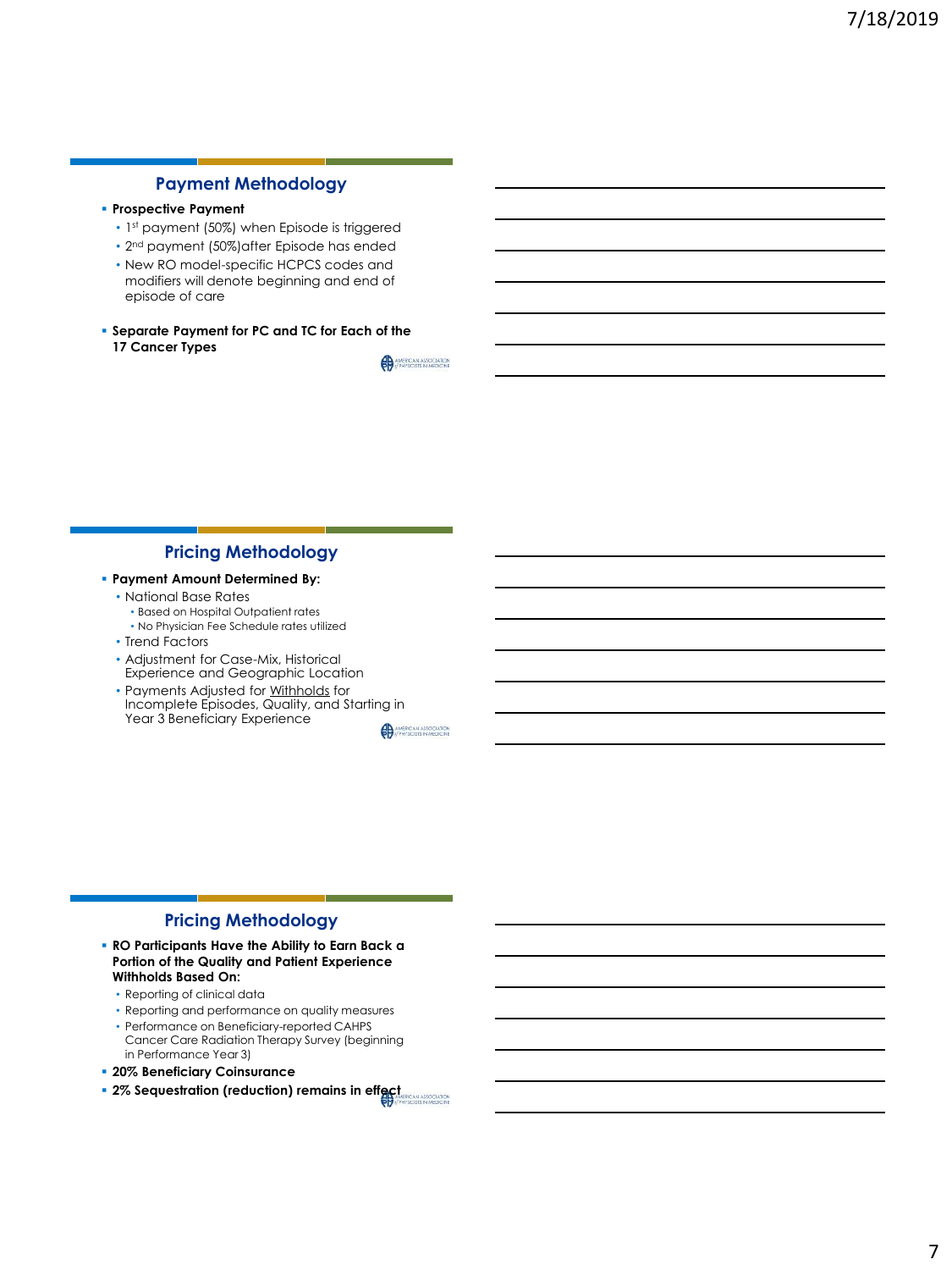### **Proposed National Base Rates (in 2017 Dollars)**

| PC or TC     | <b>Cancer Type</b>      | <b>Base Rate</b> |
|--------------|-------------------------|------------------|
| Professional | Anal Cancer             | \$2,968          |
| Technical    | Anal Cancer             | \$16,006         |
| Professional | <b>Bladder Cancer</b>   | \$2.637          |
| Technical    | <b>Bladder Cancer</b>   | \$12,556         |
| Professional | <b>Bone Metastases</b>  | \$1,372          |
| Technical    | <b>Bone Metastases</b>  | \$5.568          |
| Professional | <b>Brain Metastases</b> | \$1,566          |
| Technical    | <b>Brain Metastases</b> | \$9.217          |
| Professional | <b>Breast Cancer</b>    | \$2,074          |
| Technical    | <b>Breast Cancer</b>    | \$9,740          |

| <u> 1989 - Johann Stoff, deutscher Stoffen und der Stoffen und der Stoffen und der Stoffen und der Stoffen und der</u> |  |                                                                                 |  |
|------------------------------------------------------------------------------------------------------------------------|--|---------------------------------------------------------------------------------|--|
|                                                                                                                        |  |                                                                                 |  |
|                                                                                                                        |  |                                                                                 |  |
| <u> 1989 - Johann Barn, amerikansk politiker (d. 1989)</u>                                                             |  | the contract of the contract of the contract of the contract of the contract of |  |
| <u> 1989 - Johann Barn, amerikansk politiker (</u>                                                                     |  |                                                                                 |  |
|                                                                                                                        |  |                                                                                 |  |
|                                                                                                                        |  |                                                                                 |  |

#### **Proposed National Base Rates (in 2017 Dollars)**

| PC or TC     | <b>Cancer Type</b>       | <b>Base Rate</b> |
|--------------|--------------------------|------------------|
| Professional | Cervical Cancer          | \$3,779          |
| Technical    | Cervical Cancer          | \$16,955         |
| Professional | CNS Tumor                | \$2,463          |
| Technical    | CNS Tumor                | \$14,193         |
| Professional | Colorectal Cancer        | \$2,369          |
| Technical    | <b>Colorectal Cancer</b> | \$11,589         |
| Professional | Head & Neck Cancer       | \$2,947          |
| Technical    | Head & Neck Cancer       | \$16,708         |
| Professional | <b>Kidney Cancer</b>     | \$1,550          |
| Technical    | <b>Kidney Cancer</b>     | \$7.656          |

AMERICAN ASSOCIATION

### **Proposed National Base Rates (in 2017 Dollars)**

| PC or TC     | <b>Cancer Type</b> | <b>Base Rate</b> |
|--------------|--------------------|------------------|
| Professional | Liver Cancer       | \$1,515          |
| Technical    | Liver Cancer       | \$14,650         |
| Professional | Lung Cancer        | \$2,155          |
| Technical    | Lung Cancer        | \$11,451         |
| Professional | Lymphoma           | \$1,662          |
| Technical    | Lymphoma           | \$7,444          |
| Professional | Pancreatic Cancer  | \$2,380          |
| Technical    | Pancreatic Cancer  | \$13,070         |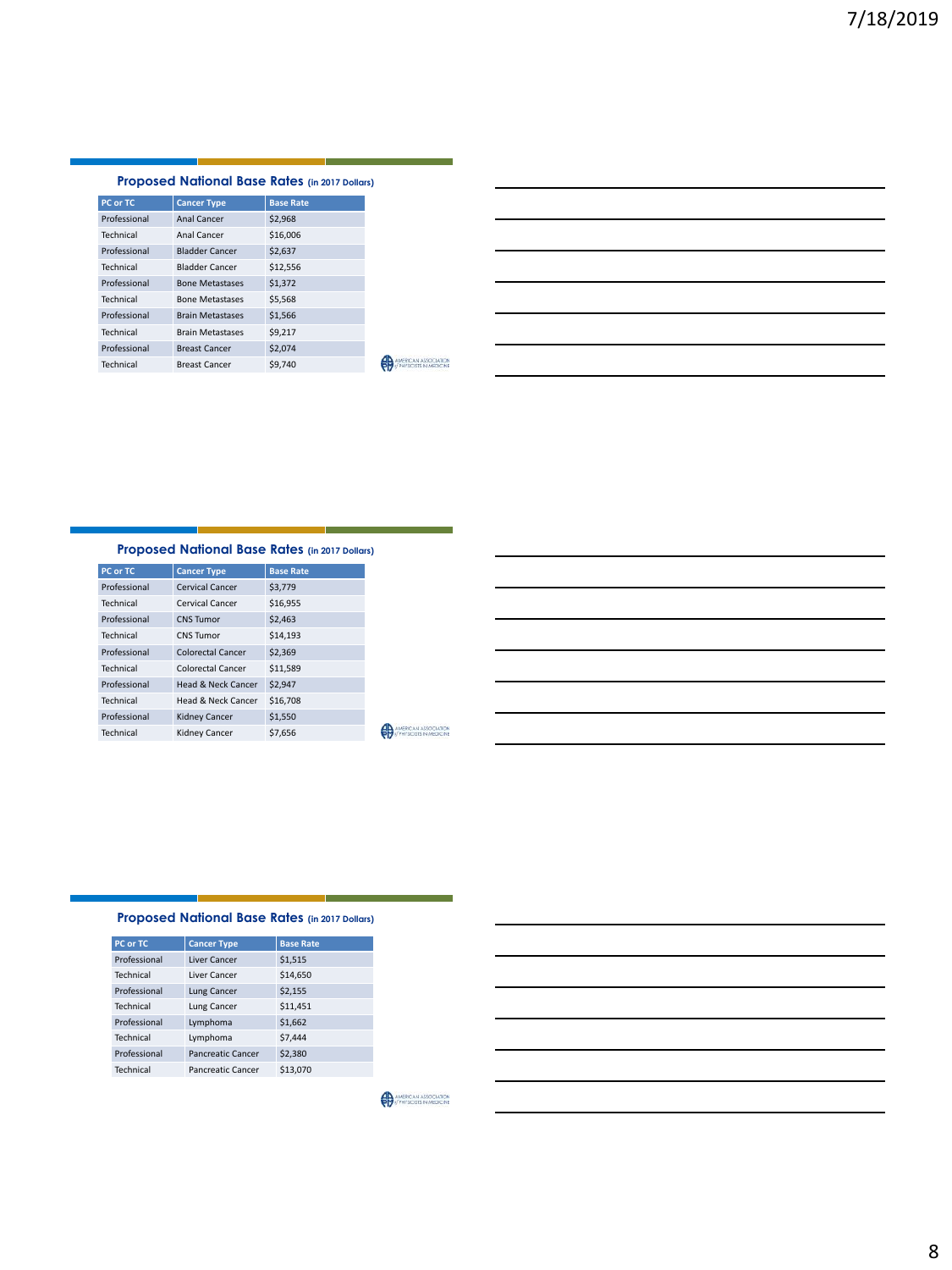#### **Proposed National Base Rates (in 2017 Dollars)**

| PC or TC     | <b>Cancer Type</b>     | <b>Base Rate</b> |
|--------------|------------------------|------------------|
| Professional | <b>Prostate Cancer</b> | \$3,228          |
| Technical    | Prostate Cancer        | \$19,852         |
| Professional | <b>Upper GI</b>        | \$2,500          |
| Technical    | Upper GI               | \$12,619         |
| Professional | <b>Uterine Cancer</b>  | \$2,376          |
| Technical    | <b>Uterine Cancer</b>  | \$11.221         |

AMERICAN ASSOCIATION

## **Encounter Claims Data**

- **RO Participants Required to Submit Encounter Claims Data That Include All RT Services on the RO Model Bundled Procedure List**
	- Report all HCPCS/CPT codes as services are delivered
	- No payment for these claims
- **Used for Evaluation and Model Monitoring, Specifically Trending Utilization of RT Services**
	- Other CMS research

AMERICAN ASSOCIATION

## **Quality Data**

- **CMS Proposes to Adopt 4 Quality Measures**
	- Oncology: Medical and Radiation-Plan of Care for Pain
	- Preventive Care and Screening: Screening for Depression and Follow-Up Plan
	- Advance Care Plan
	- Treatment Summary Communication-Radiation Oncology

#### ▪ **Incorporate Patient Experience Measures Based on CAHPS Cancer Care Survey**

- Pay-for-Performance measures begin in Year 3
- CMS future rulemaking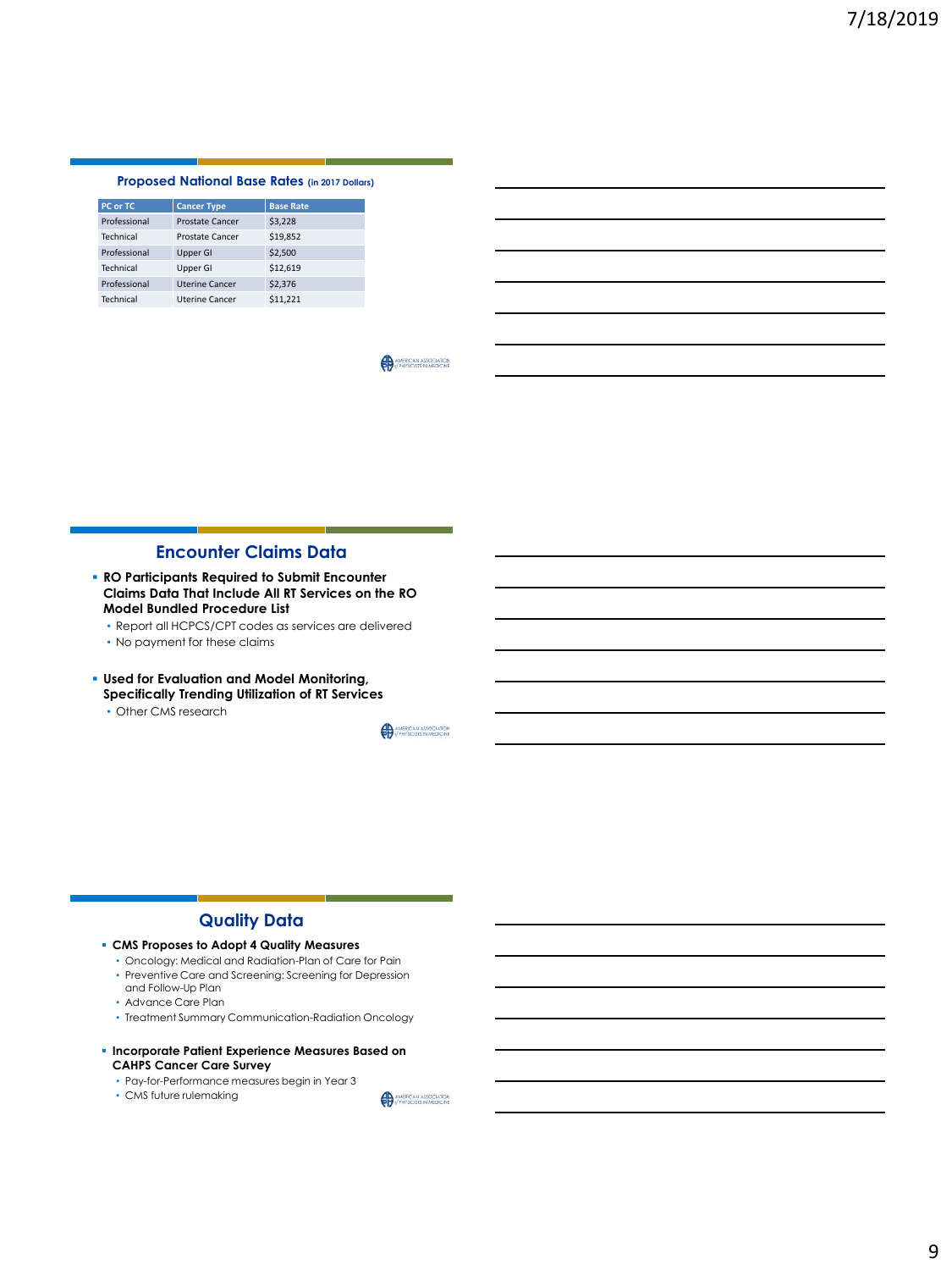#### **Clinical Data Collection**

- **CMS Proposes Additional Clinical Information on Certain Medicare Beneficiaries** Pay for Reporting
	- Reported by Professional and Dual Participants
	-
	- Report basic clinical information not available in claims data or captured in quality measures
		- Cancer Stage • Disease Involvement
		- Treatment Intent
		- Specific Treatment Plan Information
	-
	- Required for 5 types of Cancer: Prostate, Breast, Lung, Bone Metastases and Brain Metastases
	- CMS uses data to support clinical monitoring and evaluation of RO Model

**Data Sharing**

- **CMS Proposes that RO Participants Supply and/or Confirm a Limited Amount of Summary Information**
	- Tax Identification Number (TIN), CMS Certification Number (CCN) and National Provider Identifiers (NPIs)
	- Number of Medicare and non-Medicare patients treated with radiation
	- Additional administrative data upon request from CMS • RO Participant's costs to provide care, such as the <u>acquisition</u><br>cost of a linear accelerator and how frequently the radiation
		- machine is used on an average day • Current Electronic Health Records (EHR) Vendors
		- Accreditation Status
	- CMS uses data to better understand participants' office CMS uses data to better understand participants only activities, benchmarks and track participant compliance

## **Other Policies & Procedures**

- **Annual Reconciliation Process**
	- Additional payments owed to RO Participants ; or
	- Payments owed to CMS that exceed Withhold policies
- **Timely Error Notice & Reconsideration Request Process**
	- Dispute suspected errors in calculation of reconciliation payment amount or repayment amount
	- First level is Timely Error Notice within 30 Days from date of RO Reconciliation Report issued
	- Second level is Reconsideration Process within 10 days of CMS written response to Timely Error Notice
- **Monitoring & Compliance**

AMERICAN ASSOCIATION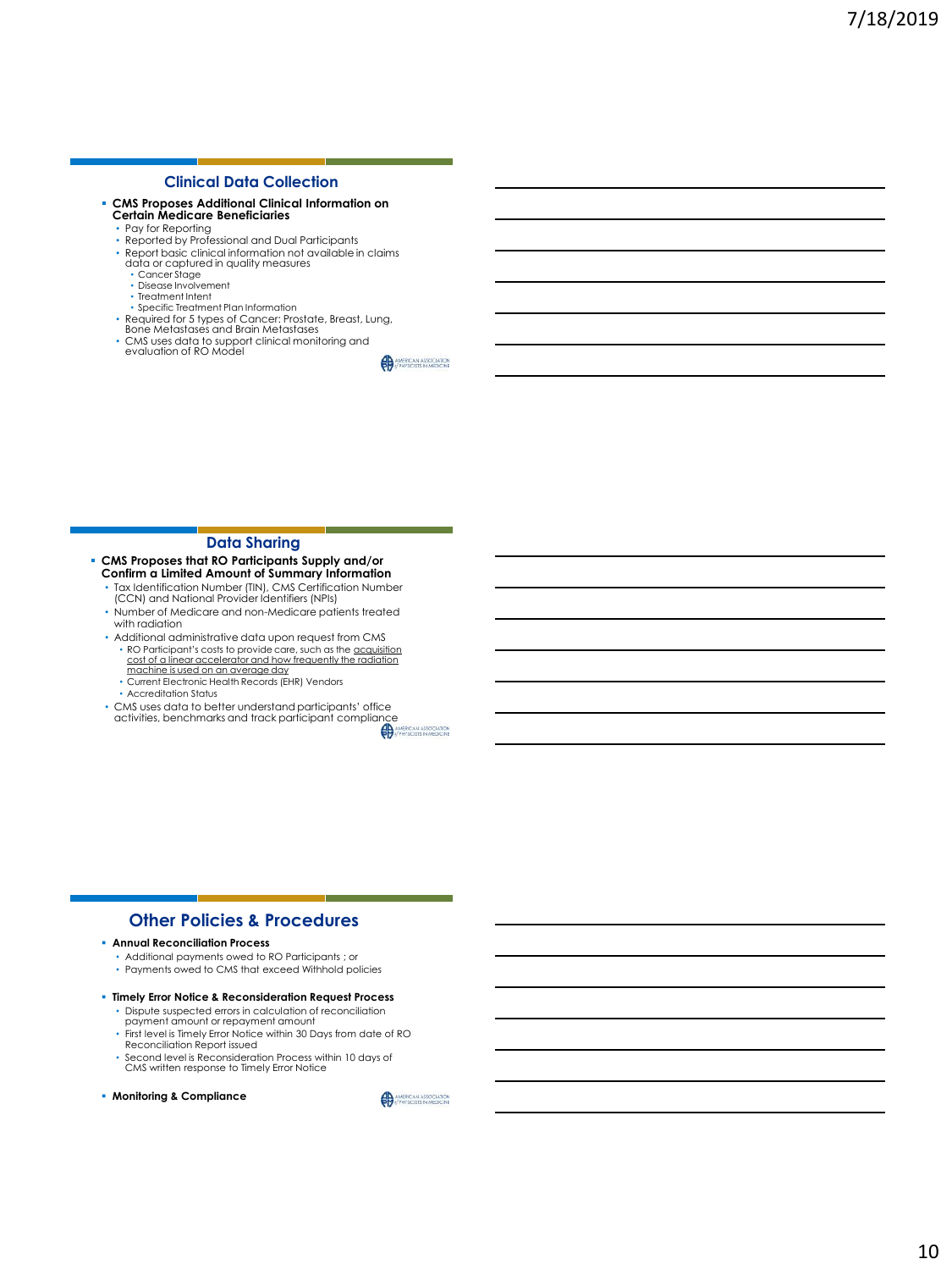# **Other Policies & Procedures**

- **Beneficiary Protections**
	- Professional and Dual Participants must notify Medicare beneficiaries that they are participating in this RO Model
	- Written notification during Initial Treatment Planning Session
	- Standardized Notification Template in order to limit potential for fraud and abuse, including patient steering
- **RO Model Qualifies as an Advanced Alternative Payment Model (APM) and Meets Criteria to be a Merit-Based Incentive Payment System (MIPS) APM**
	- APM entities at 100% risk for all costs associated with RT services in excess of the expected amount of expenditures AMERICAN ASSOCIATION

**Impacts**

- **CMS Estimates Savings of \$250-\$260 Million (or 3%) over the RO Model's Five-Year Performance Period**
	- CMS asserts the RO Model's episode payment is designed to give radiation oncologists greater predictability in payment and greater opportunity to clinically manage Episodes of Care, rather than being driven by Fee-For-Service payment incentives

AMERICAN ASSOCIATION

#### **What does this all mean to my department?**

- **Lots of unknowns and much analysis is needed**
	- Ratesetting methodology is key
	- CMS has invited comment on many elements
- **The proposal is likely to move forward in some form**
	- Approximately 40% of non-exempt RT departments will be included
	- No immediate impact on departments not included • Only traditional Medicare patients are included in APM
		- Likely represents 20-50% of patient volume at most facilities